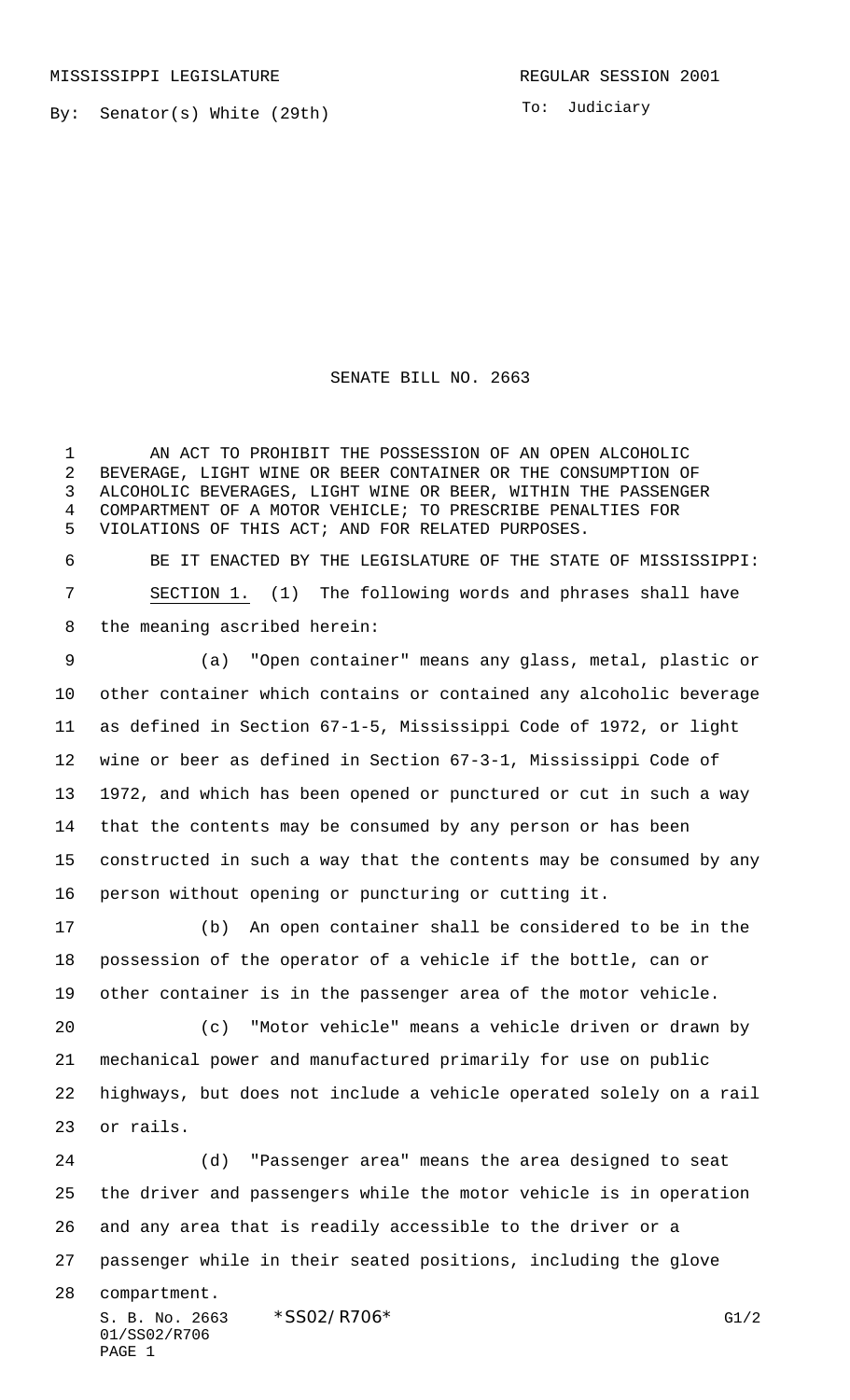(e) "Public highway or right-of-way" means the entire width between the right-of-way boundary lines of every way publicly maintained when any part thereof is open to the use of the public for purposes of vehicular travel.

 (f) "Public place" means any place where people customarily gather for any purpose and includes, but is not limited to, parking lots, parking areas and undedicated private roads.

 (2) A person commits an offense under this section if: (a) It shall be unlawful for a person to possess an open container or to consume an alcoholic beverage within the passenger area of a motor vehicle while operating or occupying the motor vehicle on any public road, highway or highway right-of-way in this state.

 (b) It shall be unlawful for any person to operate a motor vehicle in which there is an open container in any public place.

 (3) Nothing in this act shall prohibit the possession of an open container.

 (a) By a passenger in the living quarters of a parked and nonmoving house coach or house trailer; or

 (b) By a passenger, other than the driver, who has hired the vehicle that is owned, operated and driven by a person presently engaged in the business of transporting passengers for compensation; or

 (c) When the open container is located behind the last upright seat of a motor vehicle not equipped with a trunk; or

 (d) When the open container is located in an area not normally occupied by the driver or passengers in a motor vehicle not equipped with a trunk; or

 (e) When the open container is located in a locked glove compartment.

S. B. No. 2663 \*SS02/R706\* 01/SS02/R706 PAGE 2